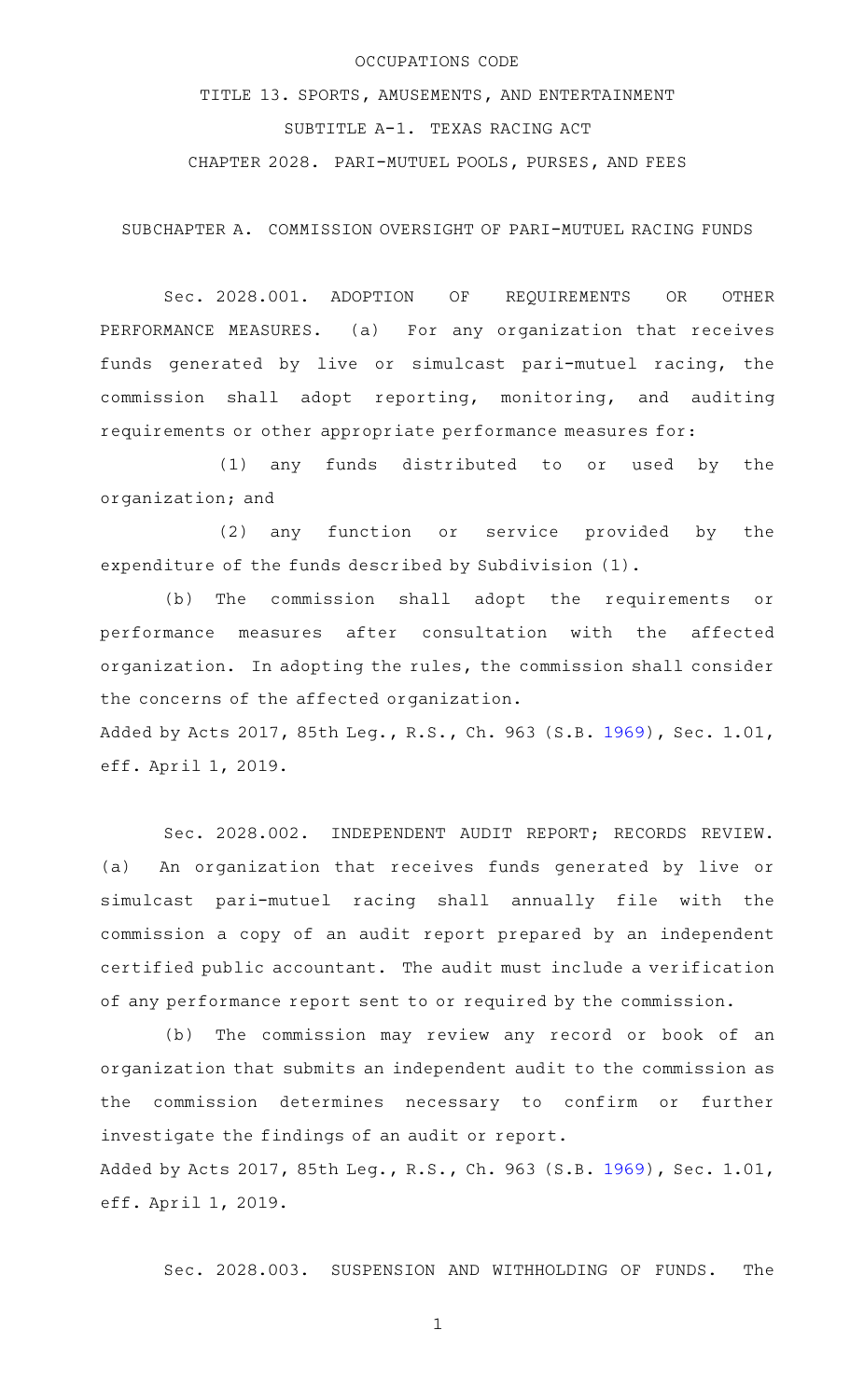commission by rule may suspend or withhold funds from an organization:

(1) that the commission determines has failed to comply with the requirements or performance measures adopted under Section [2028.001](http://www.statutes.legis.state.tx.us/GetStatute.aspx?Code=OC&Value=2028.001); or

(2) for which material questions on the use of funds by the organization are raised following an independent audit or other report to the commission.

Added by Acts 2017, 85th Leg., R.S., Ch. 963 (S.B. [1969](http://www.legis.state.tx.us/tlodocs/85R/billtext/html/SB01969F.HTM)), Sec. 1.01, eff. April 1, 2019.

SUBCHAPTER B. GENERAL DEDUCTIONS FROM LIVE PARI-MUTUEL POOL

Sec. 2028.051. SET-ASIDE FROM LIVE PARI-MUTUEL POOL. A horse or greyhound racetrack association shall set aside for this state from each live pari-mutuel pool at the racetrack an amount equal to:

(1) one percent of each live pari-mutuel pool from the total amount of all of the racetrack association 's live pari-mutuel pools in a calendar year in excess of \$100 million but less than \$200 million;

(2) two percent of each live pari-mutuel pool from the total amount of all of the racetrack association 's live pari-mutuel pools in a calendar year in excess of \$200 million but less than \$300 million;

(3) three percent of each live pari-mutuel pool from the total amount of all of the racetrack association 's live pari-mutuel pools in a calendar year in excess of \$300 million but less than \$400 million;

(4) four percent of each live pari-mutuel pool from the total amount of all of the racetrack association 's live pari-mutuel pools in a calendar year in excess of \$400 million but less than \$500 million; and

(5) five percent of each live pari-mutuel pool from the total amount of all of the racetrack association 's live pari-mutuel pools in a calendar year in excess of \$500 million. Added by Acts 2017, 85th Leg., R.S., Ch. 963 (S.B. [1969](http://www.legis.state.tx.us/tlodocs/85R/billtext/html/SB01969F.HTM)), Sec. 1.01,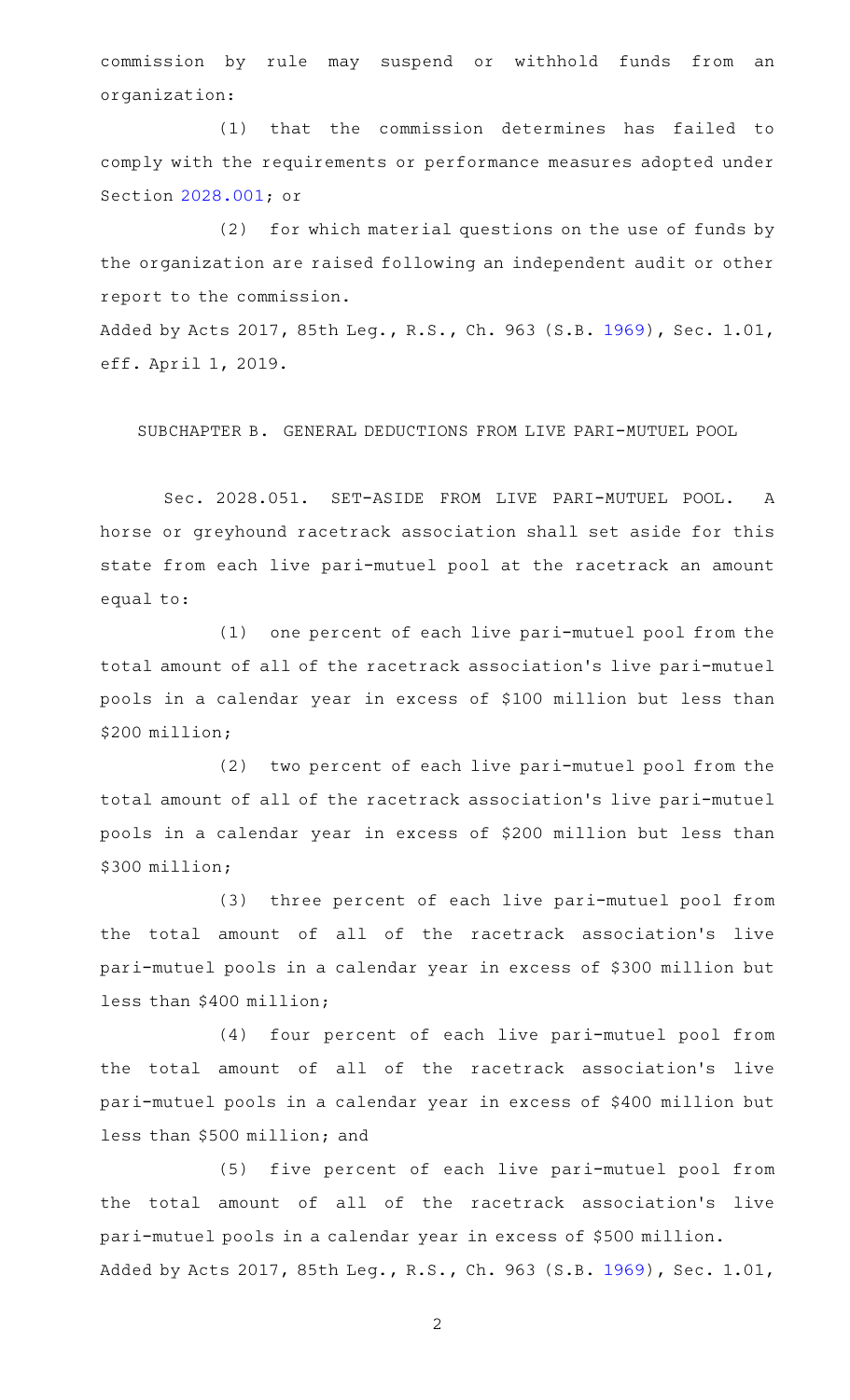# SUBCHAPTER C. DISPOSITION OF HORSE PARI-MUTUEL POOLS AND OTHER AMOUNTS RELATED TO HORSE RACING

Sec. 2028.101. DEDUCTIONS FROM HORSE PARI-MUTUEL POOLS. (a) A horse racetrack association shall deduct an amount from each pari-mutuel pool to be distributed as provided by Sections [2028.102](http://www.statutes.legis.state.tx.us/GetStatute.aspx?Code=OC&Value=2028.102), [2028.103](http://www.statutes.legis.state.tx.us/GetStatute.aspx?Code=OC&Value=2028.103), and [2028.104.](http://www.statutes.legis.state.tx.us/GetStatute.aspx?Code=OC&Value=2028.104)

 $(b)$  The total maximum deduction under Subsection (a) is:

 $(1)$  18 percent from a regular wagering pool;

(2) 21 percent from a multiple two wagering pool; and

(3) 25 percent from a multiple three wagering pool.

Added by Acts 2017, 85th Leg., R.S., Ch. 963 (S.B. [1969](http://www.legis.state.tx.us/tlodocs/85R/billtext/html/SB01969F.HTM)), Sec. 1.01, eff. April 1, 2019.

Sec. 2028.102. HORSE RACETRACK ASSOCIATION SET-ASIDES FOR PURSES; PURSE ACCOUNTS. (a) A horse racetrack association shall set aside for purses an amount not less than:

 $(1)$  for live pari-mutuel pools:

(A) seven percent of a live regular wagering pool or live multiple two wagering pool; and

(B) 8.5 percent of a live multiple three wagering pool; and

(2) for simulcast pari-mutuel pools from the takeout of the sending track:

 $(A)$  38.8 percent of the regular wagering pool;

(B) 33.3 percent of the multiple two wagering

pool; and

(C) 34 percent of the multiple three wagering

pool.

(b) If the cost of the simulcast signal exceeds five percent of the simulcast handle, the receiving horse racetrack association shall split the cost of the signal in excess of five percent evenly with the horsemen's organization by allocating that cost against the purse money derived from that simulcast signal.

(c) The horse racetrack association shall: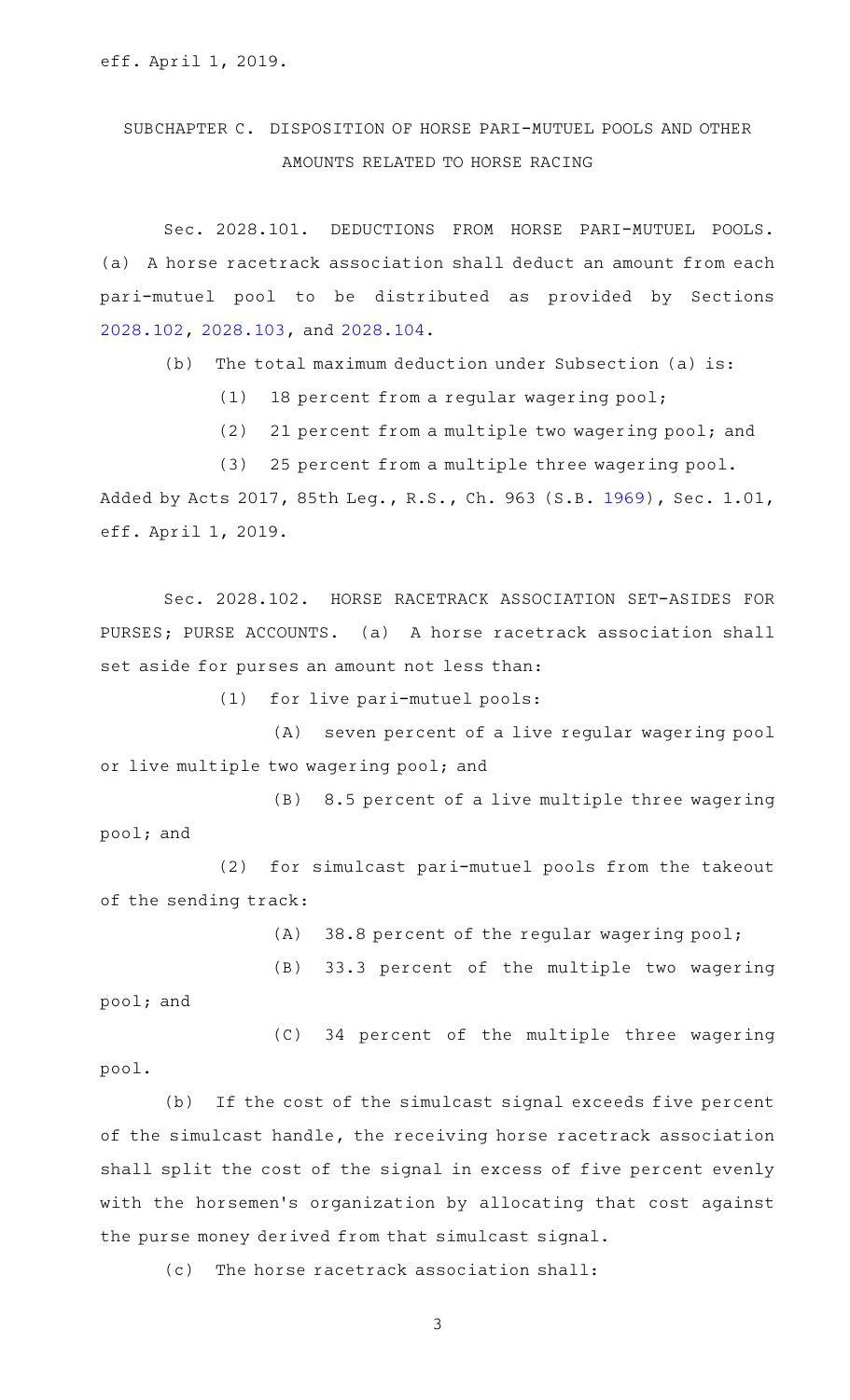(1) transfer the amount set aside for purses from any live and simulcast pool; and

(2) deposit the amounts in purse accounts maintained by breed by the horsemen's organization in one or more federally insured depositories.

(d) Legal title to purse accounts is vested in the horsemen 's organization. The horsemen 's organization may contract with a horse racetrack association to manage and control the purse accounts and to make disbursements from the purse accounts:

 $(1)$  to an owner whose horse won a purse;

(2) to the horsemen's organization for the organization 's expenses; or

(3) for other disbursements as provided by contract between the horsemen's organization and the horse racetrack association.

(e) A horse racetrack association may pay a portion of the revenue set aside under this section to an organization recognized under Section [2023.051](http://www.statutes.legis.state.tx.us/GetStatute.aspx?Code=OC&Value=2023.051), as provided by a contract approved by the commission.

Added by Acts 2017, 85th Leg., R.S., Ch. 963 (S.B. [1969](http://www.legis.state.tx.us/tlodocs/85R/billtext/html/SB01969F.HTM)), Sec. 1.01, eff. April 1, 2019.

Sec. 2028.103. SET-ASIDE FOR TEXAS-BRED PROGRAM. (a) A horse racetrack association shall set aside for the Texas-bred program and pay to the commission an amount equal to one percent of a live multiple two wagering pool and a live multiple three wagering pool. From the set-aside amounts:

(1) two percent shall be set aside for purposes of Subchapter F, Chapter [88,](http://www.statutes.legis.state.tx.us/GetStatute.aspx?Code=ED&Value=88) Education Code; and

(2) the remaining amount shall be allocated as follows:

(A) 10 percent may be used by the appropriate state horse breed registry for administration; and

(B) the remainder shall be used for awards.

 $(a-1)$  The commission shall deposit money paid to the commission under Subsection (a) into the Texas-bred incentive fund established under Section [2028.301](http://www.statutes.legis.state.tx.us/GetStatute.aspx?Code=OC&Value=2028.301). The commission shall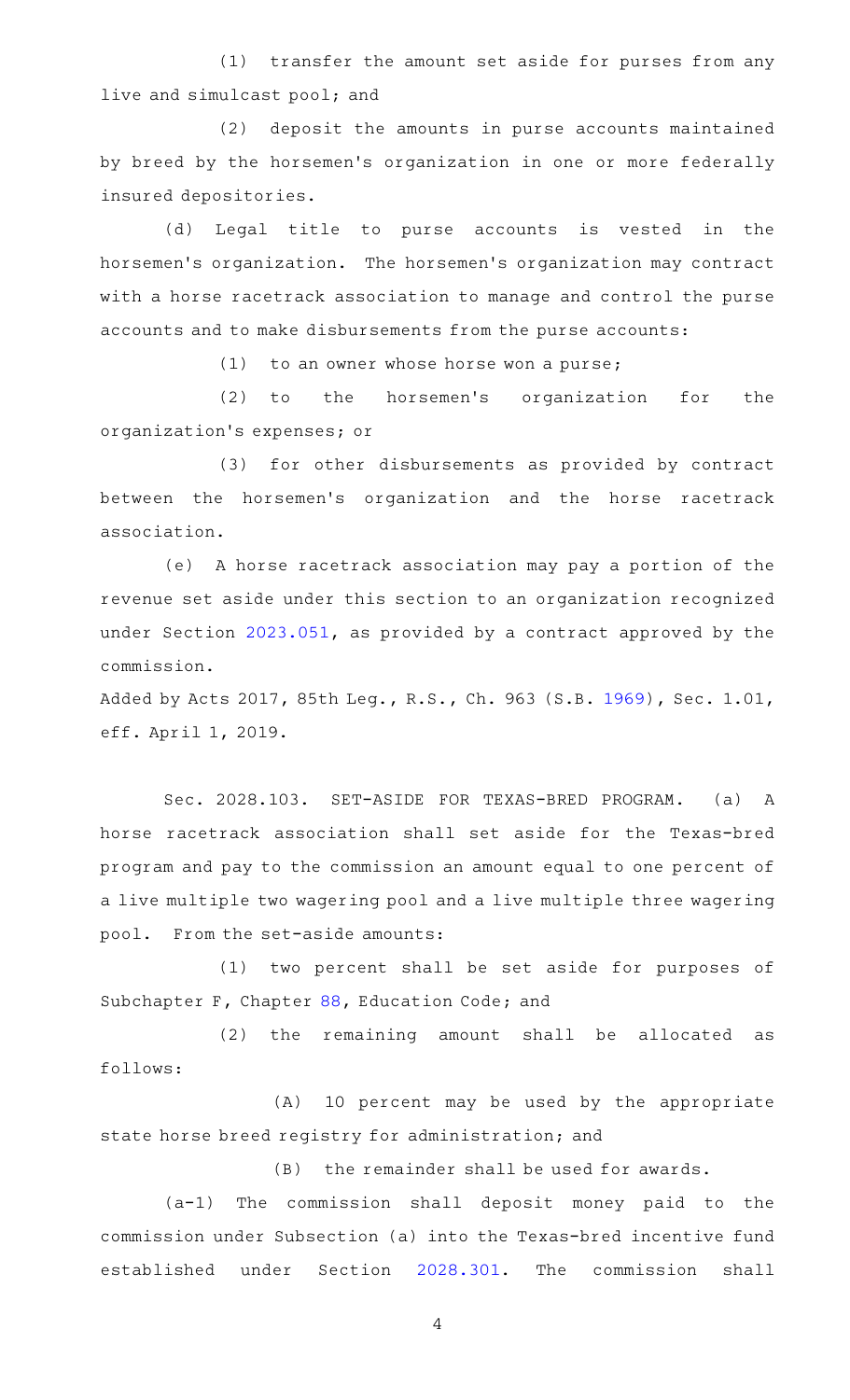distribute the money collected under this section and deposited into the fund to the appropriate state horse breed registries for the Texas-bred program in accordance with rules adopted under Subsection (c).

(b) The amount set aside under Subsection (a) is in addition to any money received from the breakage.

(c) The commission shall adopt rules relating to the deposit, accounting, auditing, and distribution of all amounts set aside for the Texas-bred program under this subchapter and for the use of those amounts by the state breed registries under that program.

Added by Acts 2017, 85th Leg., R.S., Ch. 963 (S.B. [1969](http://www.legis.state.tx.us/tlodocs/85R/billtext/html/SB01969F.HTM)), Sec. 1.01, eff. April 1, 2019.

#### Amended by:

Acts 2019, 86th Leg., R.S., Ch. 1366 (H.B. [3366](http://www.legis.state.tx.us/tlodocs/86R/billtext/html/HB03366F.HTM)), Sec. 3, eff. September 1, 2019.

Sec. 2028.104. RACETRACK ASSOCIATION COMMISSION. After allocation of the amounts specified in Sections [2028.102](http://www.statutes.legis.state.tx.us/GetStatute.aspx?Code=OC&Value=2028.102) and [2028.103](http://www.statutes.legis.state.tx.us/GetStatute.aspx?Code=OC&Value=2028.103), the horse racetrack association shall retain as the racetrack association's commission the remainder of the amount deducted under Section [2028.101](http://www.statutes.legis.state.tx.us/GetStatute.aspx?Code=OC&Value=2028.101) from a regular wagering pool, a multiple two wagering pool, or a multiple three wagering pool. Added by Acts 2017, 85th Leg., R.S., Ch. 963 (S.B. [1969](http://www.legis.state.tx.us/tlodocs/85R/billtext/html/SB01969F.HTM)), Sec. 1.01, eff. April 1, 2019.

Sec. 2028.105. ALLOCATION OF BREAKAGE. (a) A horse racetrack association shall allocate two percent of the breakage from a pari-mutuel pool for purposes of Subchapter F, Chapter [88](http://www.statutes.legis.state.tx.us/GetStatute.aspx?Code=ED&Value=88), Education Code. The remaining 98 percent of the breakage constitutes "total breakage" and must be allocated as provided by Subsections (b), (c), and (d).

(b) A horse racetrack association shall pay to the commission for use by the appropriate state horse breed registry, subject to commission rules, 10 percent of the total breakage from a live pari-mutuel pool or a simulcast pari-mutuel pool. The appropriate state horse breed registries are as follows: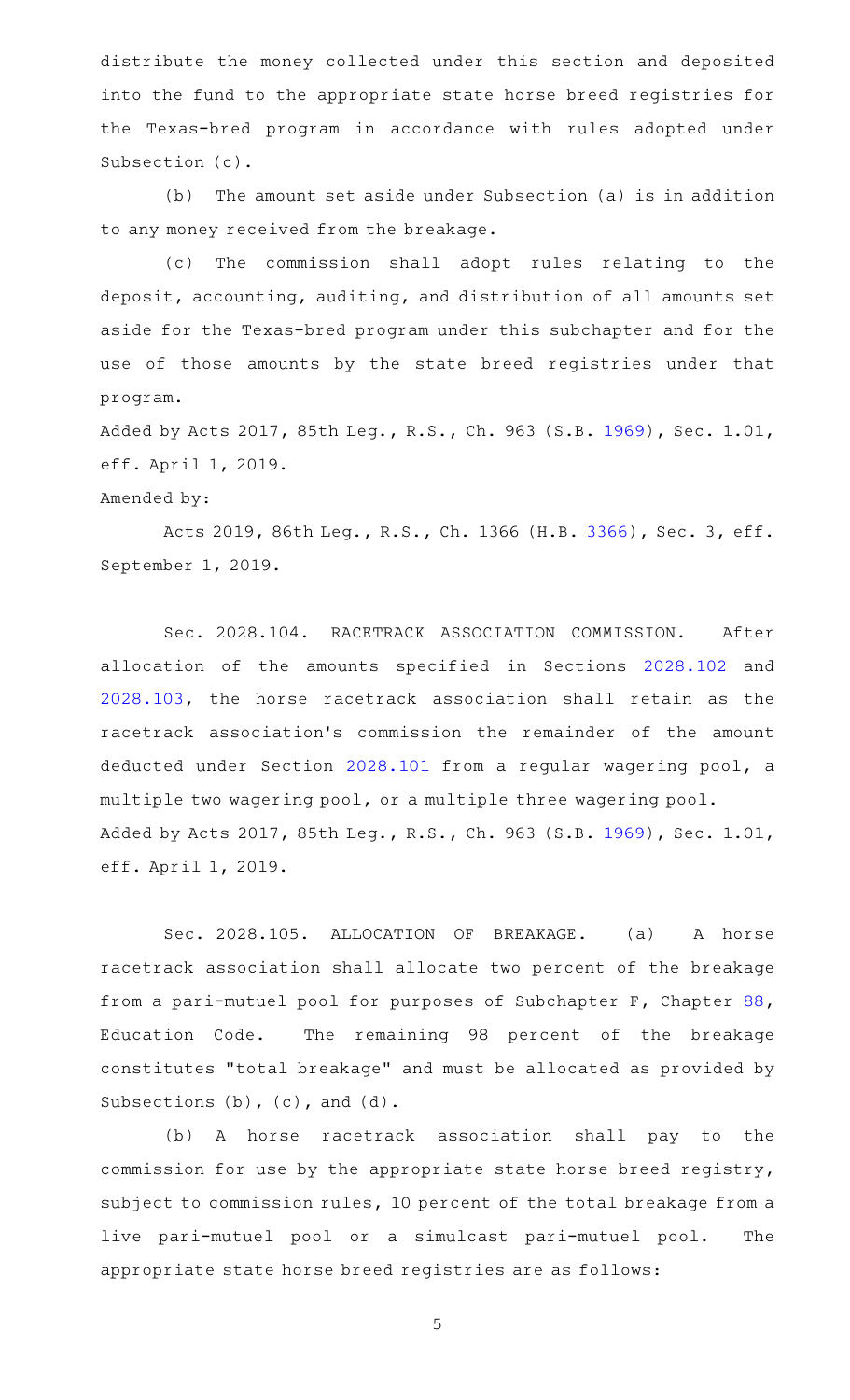(1) the Texas Thoroughbred Breeders Association for Thoroughbred horses;

(2) the Texas Quarter Horse Association for quarter horses;

(3) the Texas Appaloosa Horse Club for Appaloosa horses;

(4) the Texas Arabian Breeders Association for Arabian horses; and

(5) the Texas Paint Horse Breeders Association for paint horses.

(c) A horse racetrack association shall retain 10 percent of the total breakage from a live pari-mutuel pool or a simulcast pari-mutuel pool to be used in stakes races restricted to accredited Texas-bred horses.

(d) The horse racetrack association shall pay to the commission for deposit into the Texas-bred incentive fund established under Section [2028.301](http://www.statutes.legis.state.tx.us/GetStatute.aspx?Code=OC&Value=2028.301) and distribution to the appropriate state horse breed registry the remaining 80 percent of the total breakage to be allocated as follows:

(1) 40 percent to the owners of the accredited Texas-bred horses that finish first, second, or third;

(2) 40 percent to the breeders of accredited Texas-bred horses that finish first, second, or third; and

(3) 20 percent to the owner of the stallion standing in this state at the time of conception whose Texas-bred get finish first, second, or third.

 $(d-1)$  The commission shall deposit the portions of total breakage paid to the commission under Subsections (b) and (d) into the Texas-bred incentive fund established under Section [2028.301](http://www.statutes.legis.state.tx.us/GetStatute.aspx?Code=OC&Value=2028.301). The commission shall distribute the money collected under this section and deposited into the fund to the appropriate state horse breed registries in accordance with this section and with rules adopted by the commission under Section [2028.103](http://www.statutes.legis.state.tx.us/GetStatute.aspx?Code=OC&Value=2028.103).

(e) If a share of the breakage cannot be distributed to the person entitled to the share, the appropriate state horse breed registry shall retain that share.

(f) For purposes of this section: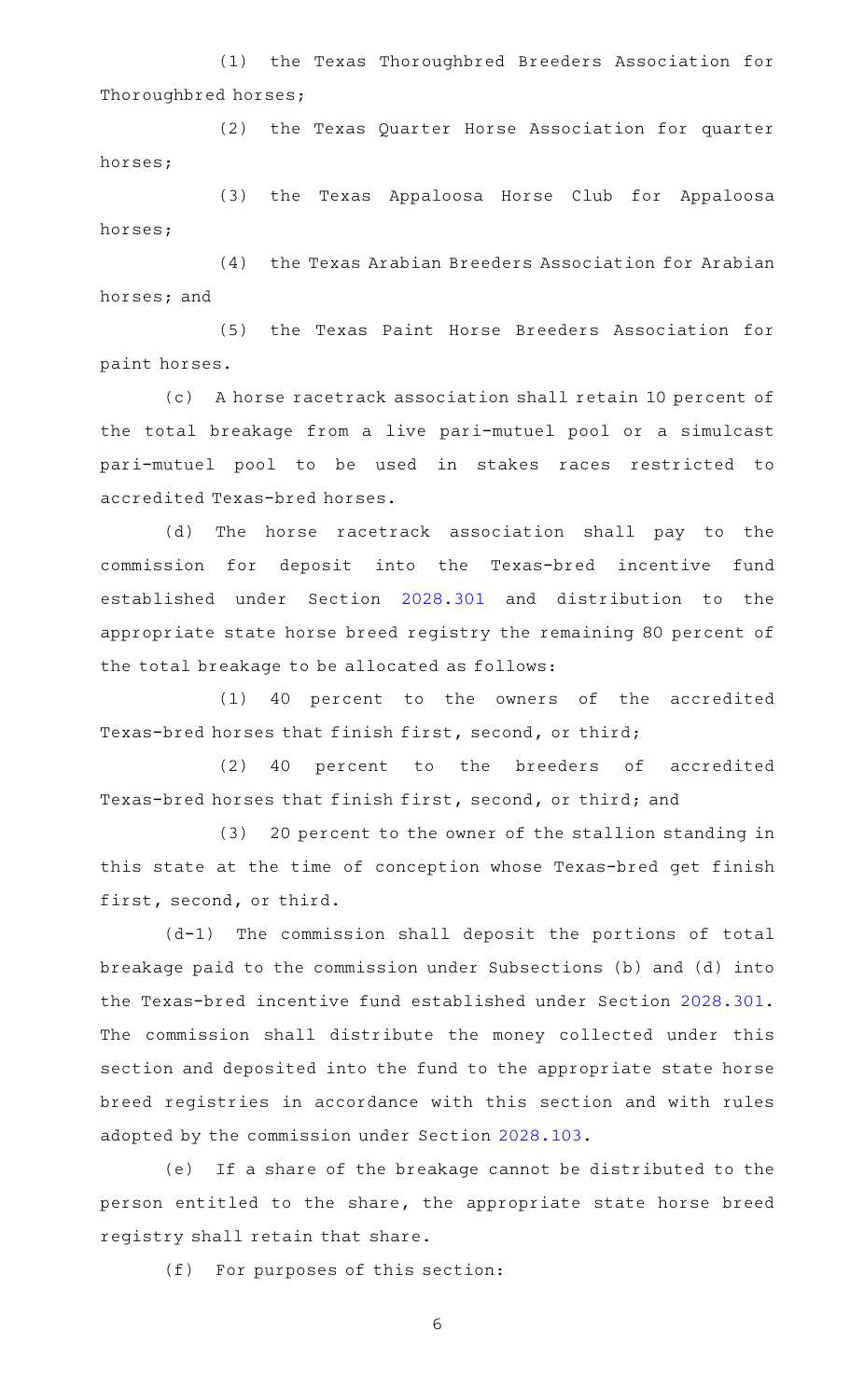(1) "Breeder" means a person who, according to the rules of the appropriate state horse breed registry, is the breeder of the accredited Texas-bred horse.

(2) "Stallion owner" means a person who is owner of record, at the time of conception, of the stallion that sired the accredited Texas-bred horse.

Added by Acts 2017, 85th Leg., R.S., Ch. 963 (S.B. [1969](http://www.legis.state.tx.us/tlodocs/85R/billtext/html/SB01969F.HTM)), Sec. 1.01, eff. April 1, 2019.

Amended by:

Acts 2019, 86th Leg., R.S., Ch. 1366 (H.B. [3366](http://www.legis.state.tx.us/tlodocs/86R/billtext/html/HB03366F.HTM)), Sec. 4, eff. September 1, 2019.

Sec. 2028.106. LIMITATION ON PURSE DEDUCTION. (a) In this section, "horse owner" means a person who is owner of record of an accredited Texas-bred horse at the time of a race.

(b) A horse racetrack association may not deduct or withhold any percentage of a purse from the account into which the purse paid to a horse owner is deposited for membership payments, dues, assessments, or any other payments to an organization except an organization chosen by the horse owner.

Added by Acts 2017, 85th Leg., R.S., Ch. 963 (S.B. [1969](http://www.legis.state.tx.us/tlodocs/85R/billtext/html/SB01969F.HTM)), Sec. 1.01, eff. April 1, 2019.

Sec. 2028.107. LIMITATION ON INCENTIVES AWARDED TO CERTAIN HORSES. An accredited Texas-bred Thoroughbred or Arabian horse described by Section [2021.003\(](http://www.statutes.legis.state.tx.us/GetStatute.aspx?Code=OC&Value=2021.003)50)(C) is eligible for one-half of the incentives awarded under Sections [2028.103\(](http://www.statutes.legis.state.tx.us/GetStatute.aspx?Code=OC&Value=2028.103)a) and [2028.105](http://www.statutes.legis.state.tx.us/GetStatute.aspx?Code=OC&Value=2028.105)(d)(2). The appropriate state horse breed registry shall retain the remaining portion for general distribution at the same meeting in accordance with Sections [2028.103\(](http://www.statutes.legis.state.tx.us/GetStatute.aspx?Code=OC&Value=2028.103)a) and [2028.105](http://www.statutes.legis.state.tx.us/GetStatute.aspx?Code=OC&Value=2028.105)(d). Added by Acts 2017, 85th Leg., R.S., Ch. 963 (S.B. [1969](http://www.legis.state.tx.us/tlodocs/85R/billtext/html/SB01969F.HTM)), Sec. 1.01, eff. April 1, 2019.

# SUBCHAPTER D. DISPOSITION OF GREYHOUND PARI-MUTUEL POOLS AND OTHER AMOUNTS RELATED TO GREYHOUND RACING

Sec. 2028.151. APPLICATION OF SUBCHAPTER. The deductions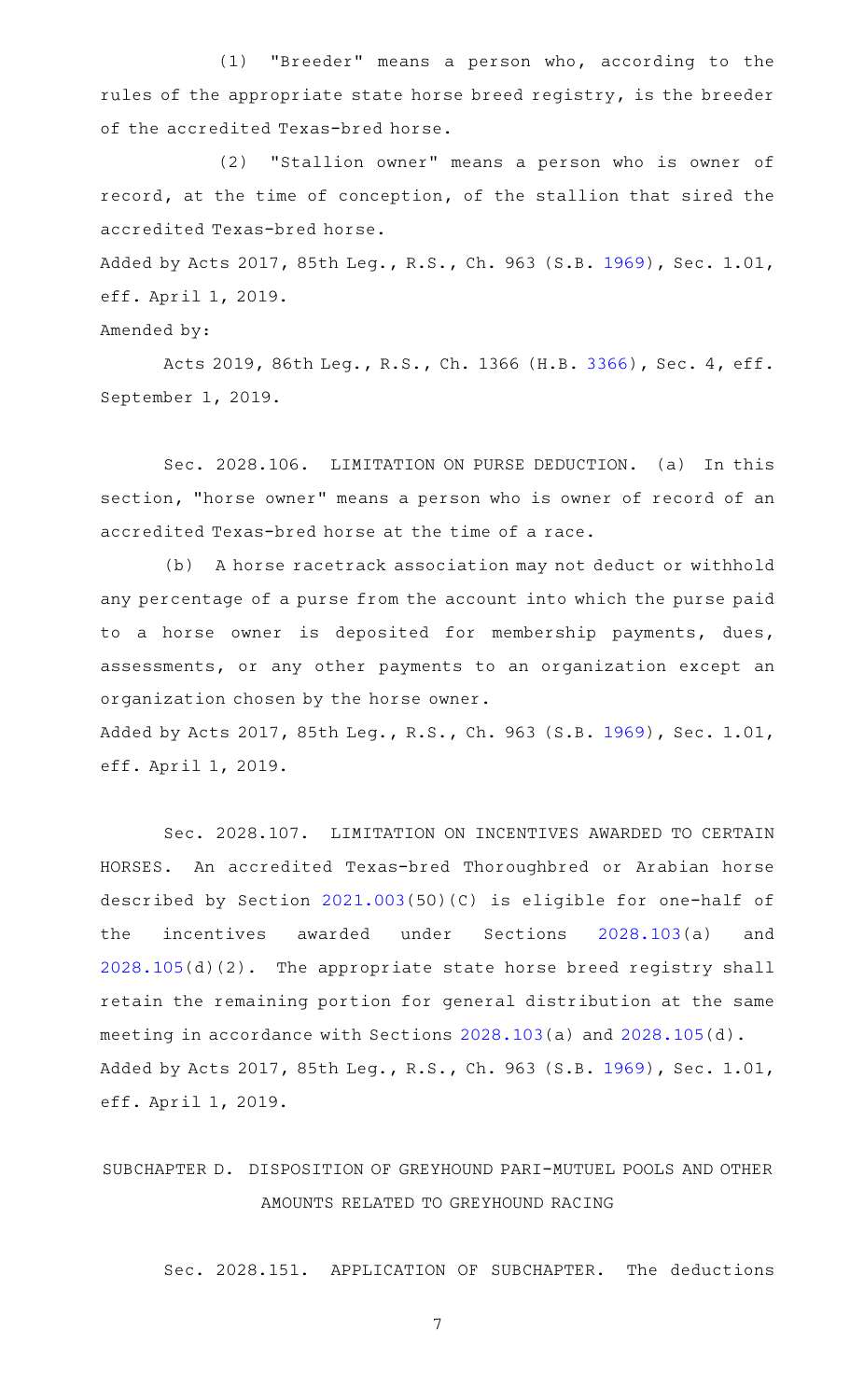and allocations made under this subchapter apply to live pari-mutuel pools. Added by Acts 2017, 85th Leg., R.S., Ch. 963 (S.B. [1969](http://www.legis.state.tx.us/tlodocs/85R/billtext/html/SB01969F.HTM)), Sec. 1.01, eff. April 1, 2019.

Sec. 2028.152. DISTRIBUTION OF PARI-MUTUEL POOL. Each greyhound racetrack association shall distribute all money deposited in any pari-mutuel pool to the winning ticket holders who present tickets for payment not later than the 60th day after the closing day of the greyhound race meeting at which the pool was formed less:

 $(1)$  an amount paid as a commission of 18 percent of the total deposits in pools resulting from regular win, place, and show wagering;

(2) an amount not to exceed 21 percent of the total deposits in pools resulting from multiple two wagering; and

(3) an amount not to exceed 25 percent of the total deposits in pools resulting from multiple three wagering. Added by Acts 2017, 85th Leg., R.S., Ch. 963 (S.B. [1969](http://www.legis.state.tx.us/tlodocs/85R/billtext/html/SB01969F.HTM)), Sec. 1.01, eff. April 1, 2019.

Sec. 2028.153. STATE FEE. On each racing day, a greyhound racetrack association shall pay to the comptroller the fee due this state.

Added by Acts 2017, 85th Leg., R.S., Ch. 963 (S.B. [1969](http://www.legis.state.tx.us/tlodocs/85R/billtext/html/SB01969F.HTM)), Sec. 1.01, eff. April 1, 2019.

Sec. 2028.154. BREAKAGE. (a) A greyhound racetrack association shall pay 50 percent of the breakage to the appropriate state greyhound breed registry. Of that breakage percentage:

(1) 25 percent is to be used in stakes races; and

(2) 25 percent of that total breakage from a live pari-mutuel pool or a simulcast pari-mutuel pool is to be paid to the commission for deposit into the Texas-bred incentive fund established under Section [2028.301](http://www.statutes.legis.state.tx.us/GetStatute.aspx?Code=OC&Value=2028.301). The commission shall distribute the money collected under this section and deposited into the fund to the state greyhound breed registry for use in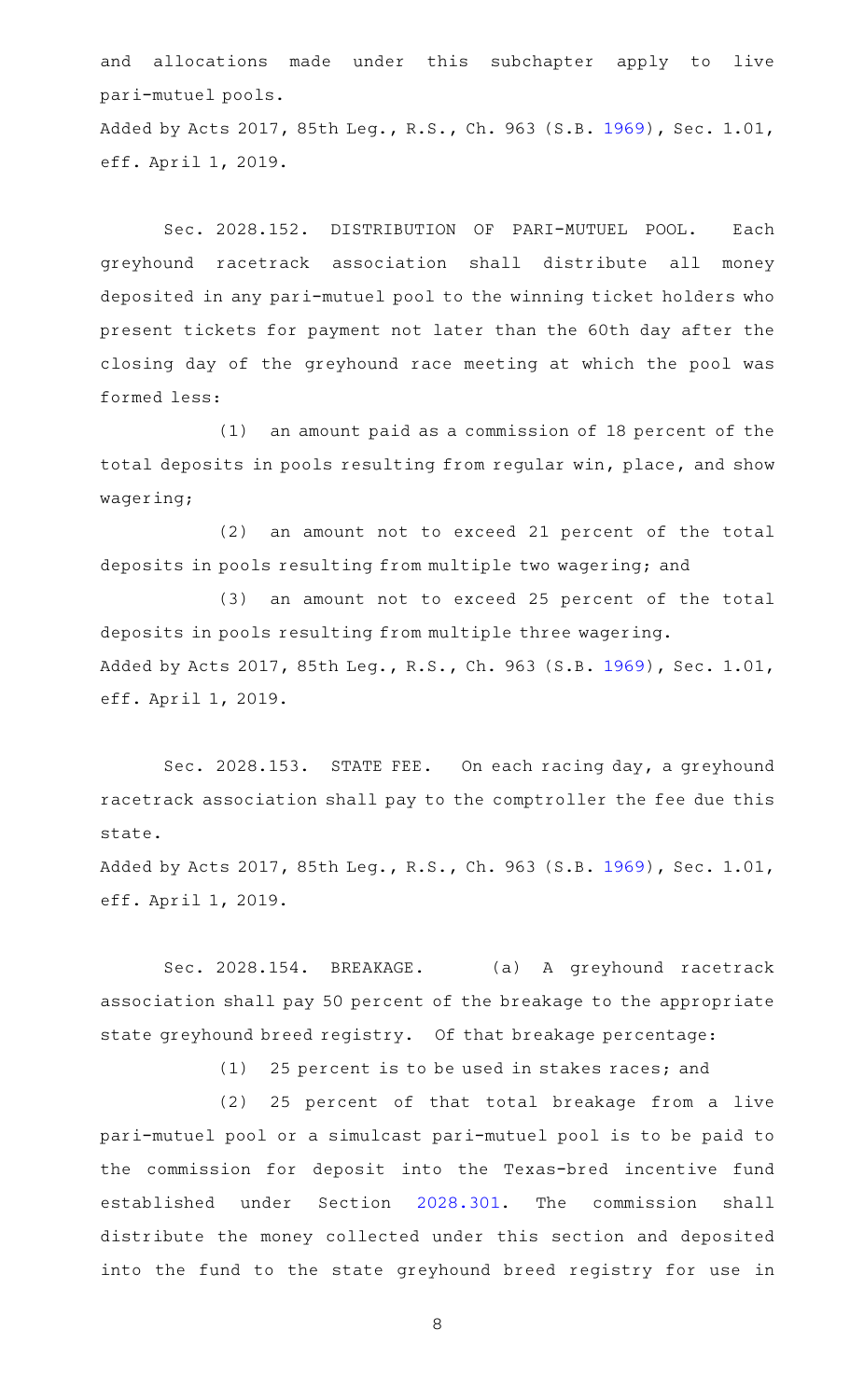accordance with this section and commission rules.

(b) The commission by rule shall require the state greyhound breed registry to award a grant, in an amount equal to two percent of the money paid under Subsection (a)(2), to a person for the rehabilitation of greyhounds or to locate homes for greyhounds. Added by Acts 2017, 85th Leg., R.S., Ch. 963 (S.B. [1969](http://www.legis.state.tx.us/tlodocs/85R/billtext/html/SB01969F.HTM)), Sec. 1.01, eff. April 1, 2019.

Amended by:

Acts 2019, 86th Leg., R.S., Ch. 1366 (H.B. [3366](http://www.legis.state.tx.us/tlodocs/86R/billtext/html/HB03366F.HTM)), Sec. 5, eff. September 1, 2019.

Sec. 2028.155. ALLOCATION OF PURSE IN GREYHOUND RACES. (a) The purse in a greyhound race may not be less than 4.7 percent of the total deposited in each pari-mutuel pool.

(b) Of the portion of a purse allocated to a greyhound:

(1) 35 percent shall be paid directly to the greyhound owner; and

 $(2)$  the balance shall be paid to the greyhound's contract kennel as provided by commission rules. Added by Acts 2017, 85th Leg., R.S., Ch. 963 (S.B. [1969](http://www.legis.state.tx.us/tlodocs/85R/billtext/html/SB01969F.HTM)), Sec. 1.01, eff. April 1, 2019.

SUBCHAPTER E. DISTRIBUTION OF SIMULCAST PARI-MUTUEL POOLS

Sec. 2028.201. RULES. The commission shall adopt rules relating to this subchapter and the oversight of the amounts allocated under Sections [2028.202\(](http://www.statutes.legis.state.tx.us/GetStatute.aspx?Code=OC&Value=2028.202)b) and (c). Added by Acts 2017, 85th Leg., R.S., Ch. 963 (S.B. [1969](http://www.legis.state.tx.us/tlodocs/85R/billtext/html/SB01969F.HTM)), Sec. 1.01, eff. April 1, 2019.

Sec. 2028.202. REQUIRED DISTRIBUTIONS. (a) A racetrack association shall distribute from the total amount deducted as provided by Sections [2028.101](http://www.statutes.legis.state.tx.us/GetStatute.aspx?Code=OC&Value=2028.101) and [2028.152](http://www.statutes.legis.state.tx.us/GetStatute.aspx?Code=OC&Value=2028.152) from each simulcast pari-mutuel pool and each simulcast cross-species pari-mutuel pool the following shares:

(1) an amount equal to one percent of each simulcast pari-mutuel pool to the commission for the administration of this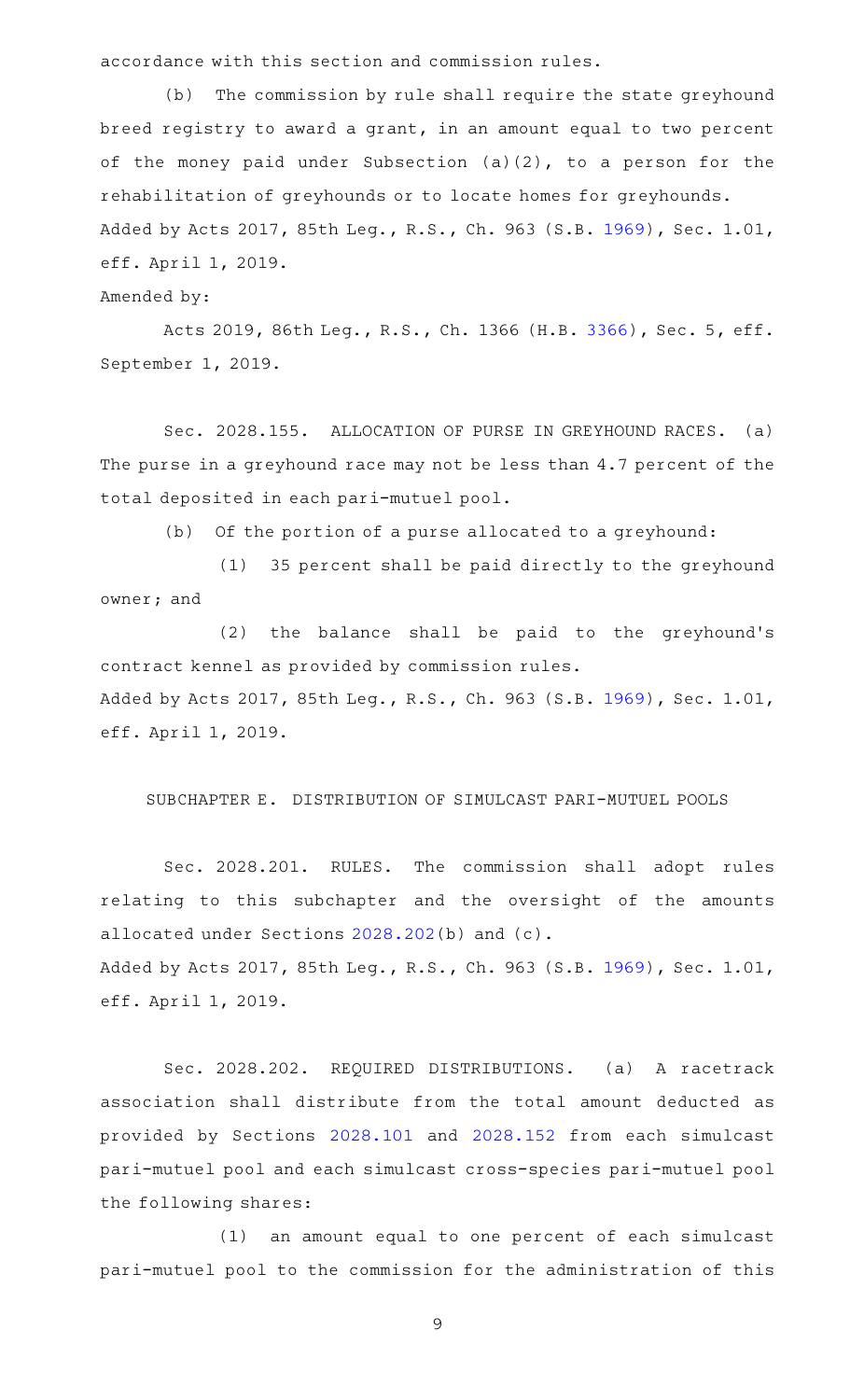subtitle;

(2) an amount equal to 1.25 percent of each simulcast cross-species pari-mutuel pool to the commission for the administration of this subtitle;

 $(3)$  for a horse racetrack association, an amount equal to one percent of a multiple two wagering pool or multiple three wagering pool as the amount set aside for the Texas-bred program to be used as provided by Section [2028.103](http://www.statutes.legis.state.tx.us/GetStatute.aspx?Code=OC&Value=2028.103);

 $(4)$  for a greyhound racetrack association, an amount equal to one percent of a multiple two wagering pool or a multiple three wagering pool as the amount set aside for the Texas-bred program for greyhound races, to be distributed and used in accordance with commission rules adopted to promote greyhound breeding in this state; and

(5) the remainder as the amount set aside for purses, expenses, the sending track, and the receiving location under a contract approved by the commission between the sending track and the receiving location.

(a-1) A racetrack association shall pay to the commission for deposit into the Texas-bred incentive fund established under Section [2028.301](http://www.statutes.legis.state.tx.us/GetStatute.aspx?Code=OC&Value=2028.301) the shares to be distributed under Subsections (a)(3) and (a)(4) for the Texas-bred program. The commission shall distribute the money collected under this section and deposited into the fund to the appropriate state breed registries for use under the Texas-bred program.

(b) From the total amount deducted under Subsection (a), a greyhound racetrack association that receives an interstate cross-species simulcast signal shall distribute the following amounts from each pari-mutuel pool wagered on the signal at the racetrack:

 $(1)$  a fee of 1.5 percent to be paid to the racetrack in this state sending the signal;

 $(2)$  a purse in the amount of 0.75 percent to be paid to the official state horse breed registry for Thoroughbred horses for use as purses at racetracks in this state;

 $(3)$  a purse in the amount of 0.75 percent to be paid to the official state horse breed registry for quarter horses for use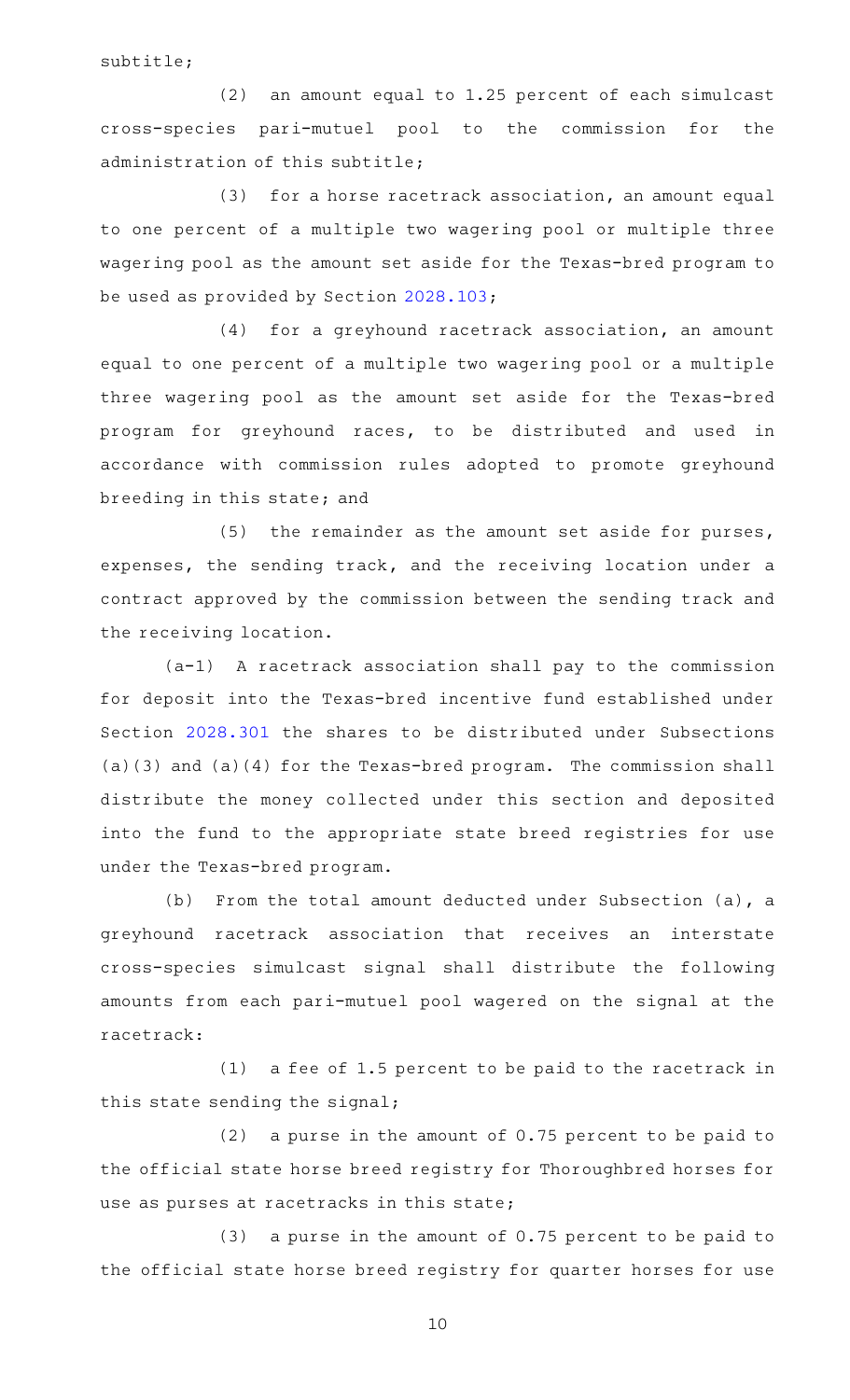as purses at racetracks in this state; and

 $(4)$  a purse of  $4.5$  percent to be escrowed with the commission in the manner provided by Section [2028.204](http://www.statutes.legis.state.tx.us/GetStatute.aspx?Code=OC&Value=2028.204).

(c) From the total amount deducted under Subsection (a), a horse racetrack association that receives an interstate cross-species simulcast signal shall distribute the following amounts from each pool wagered on the signal at the racetrack:

 $(1)$  a fee of 1.5 percent to be paid to the racetrack in this state sending the signal; and

 $(2)$  a purse in the amount of 5.5 percent to be paid to the official state greyhound breed registry for use at racetracks in this state.

(d) The official state greyhound breed registry may use not more than 20 percent of the amount described by Subsection (c)(2) to administer that subsection.

(e)AAA racetrack association offering wagering on an intrastate cross-species simulcast signal shall send the purse amount specified under Subsection (b)(4) or (c)(2), as appropriate, to the racetrack conducting the live race that is being simulcast. Added by Acts 2017, 85th Leg., R.S., Ch. 963 (S.B. [1969](http://www.legis.state.tx.us/tlodocs/85R/billtext/html/SB01969F.HTM)), Sec. 1.01, eff. April 1, 2019.

### Amended by:

Acts 2019, 86th Leg., R.S., Ch. 49 (H.B. [1995](http://www.legis.state.tx.us/tlodocs/86R/billtext/html/HB01995F.HTM)), Sec. 1, eff. September 1, 2019.

Acts 2019, 86th Leg., R.S., Ch. 1365 (H.B. [2463](http://www.legis.state.tx.us/tlodocs/86R/billtext/html/HB02463F.HTM)), Sec. 1, eff. September 1, 2019.

Acts 2019, 86th Leg., R.S., Ch. 1366 (H.B. [3366](http://www.legis.state.tx.us/tlodocs/86R/billtext/html/HB03366F.HTM)), Sec. 6, eff. September 1, 2019.

Sec. 2028.203. REIMBURSEMENT FOR SIMULCAST SIGNAL COST. If a racetrack association purchases an interstate simulcast signal and the signal cost exceeds five percent of the pari-mutuel pool, the commission, from the escrowed account under Section [2028.202](http://www.statutes.legis.state.tx.us/GetStatute.aspx?Code=OC&Value=2028.202)(b)(4), shall reimburse the racetrack association an amount equal to one-half of the signal cost that exceeds five percent of the pari-mutuel pool.

Added by Acts 2017, 85th Leg., R.S., Ch. 963 (S.B. [1969](http://www.legis.state.tx.us/tlodocs/85R/billtext/html/SB01969F.HTM)), Sec. 1.01,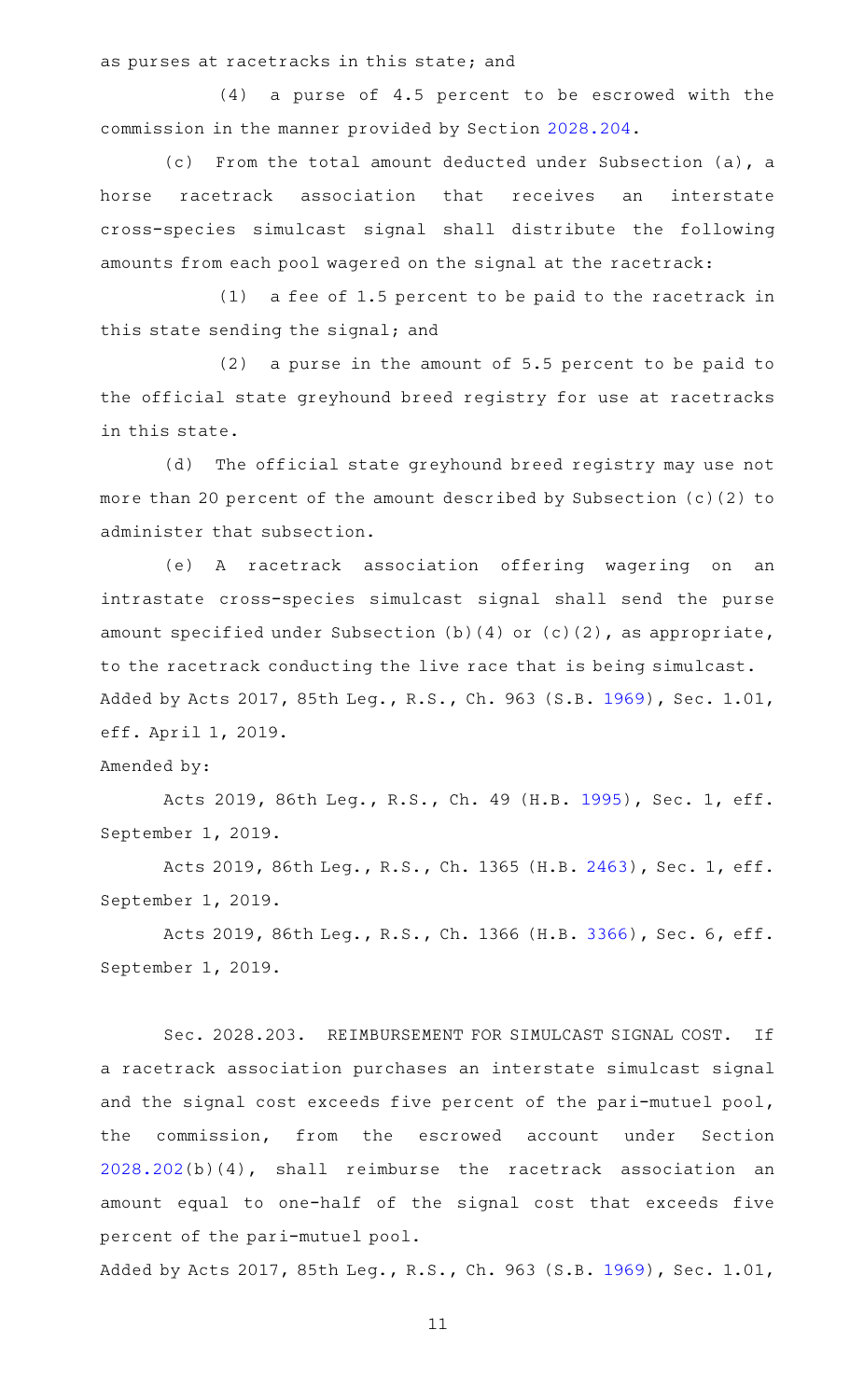eff. April 1, 2019.

Amended by:

Acts 2019, 86th Leg., R.S., Ch. 1365 (H.B. [2463](http://www.legis.state.tx.us/tlodocs/86R/billtext/html/HB02463F.HTM)), Sec. 2, eff. September 1, 2019.

Sec. 2028.204. ALLOCATION OF MONEY IN ESCROW ACCOUNTS. (a) A greyhound racetrack association shall deposit into an escrow account in the commission 's registry the purse set aside under Section [2028.202](http://www.statutes.legis.state.tx.us/GetStatute.aspx?Code=OC&Value=2028.202)(b)(4).

(b) Any horse racetrack association in this state may apply to the commission for receipt of money in the horse industry escrow account for use as purses. Any state horse breed registry listed in Section [2030.002](http://www.statutes.legis.state.tx.us/GetStatute.aspx?Code=OC&Value=2030.002)(a) may apply for receipt of money in the account for any event that furthers the horse industry. The commission:

(1) shall determine the horse racetrack associations and state horse breed registries to be allocated money from the account and the percentages to be allocated, taking into consideration purse levels, racing opportunities, and the financial status of the requesting racetrack association or requesting breed registry; and

(2) may not annually allocate more than 70 percent of the amount deposited into the account to horse racetrack associations for use as purses.

Added by Acts 2017, 85th Leg., R.S., Ch. 963 (S.B. [1969](http://www.legis.state.tx.us/tlodocs/85R/billtext/html/SB01969F.HTM)), Sec. 1.01, eff. April 1, 2019.

Amended by:

Acts 2019, 86th Leg., R.S., Ch. 1365 (H.B. [2463](http://www.legis.state.tx.us/tlodocs/86R/billtext/html/HB02463F.HTM)), Sec. 3, eff. September 1, 2019.

Acts 2019, 86th Leg., R.S., Ch. 1365 (H.B. [2463](http://www.legis.state.tx.us/tlodocs/86R/billtext/html/HB02463F.HTM)), Sec. 4, eff. September 1, 2019.

Sec. 2028.2041. ALLOCATION OF CERTAIN FUNDS. (a) In each state fiscal biennium, the comptroller shall deposit the amounts allocated under Section [151.801\(](http://www.statutes.legis.state.tx.us/GetStatute.aspx?Code=TX&Value=151.801)c-3), Tax Code, into the escrow account established under Section [2028.204](http://www.statutes.legis.state.tx.us/GetStatute.aspx?Code=OC&Value=2028.204)(b), until the comptroller determines the amount deposited into the account in that fiscal biennium equals the greater of: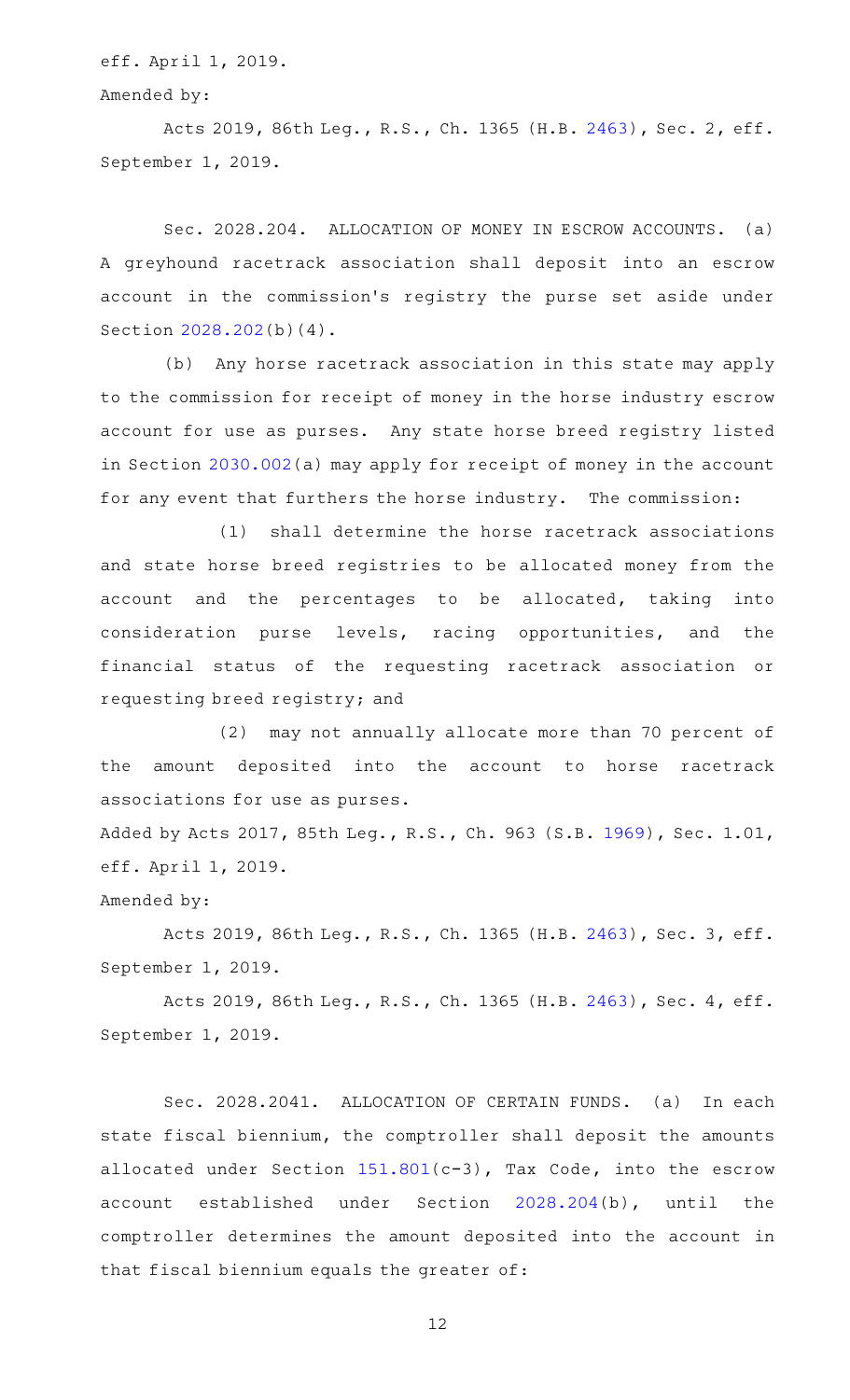(1) the amount appropriated to the commission for the purposes of Section [2028.204](http://www.statutes.legis.state.tx.us/GetStatute.aspx?Code=OC&Value=2028.204) for that fiscal biennium; or

 $(2)$  \$50 million.

(b) Once the comptroller determines the greater of the amount described by Subsection (a)(1) or (2) has been deposited during a state fiscal biennium into the escrow account established under Section [2028.204](http://www.statutes.legis.state.tx.us/GetStatute.aspx?Code=OC&Value=2028.204)(b), for the remainder of that fiscal biennium the comptroller shall deposit the amounts allocated under Section [151.801\(](http://www.statutes.legis.state.tx.us/GetStatute.aspx?Code=TX&Value=151.801)c-3), Tax Code, into the general revenue fund.

(c) The balance of the escrow account established under Section [2028.204](http://www.statutes.legis.state.tx.us/GetStatute.aspx?Code=OC&Value=2028.204)(b) shall not exceed \$50 million. Added by Acts 2019, 86th Leg., R.S., Ch. 1365 (H.B. [2463\)](http://www.legis.state.tx.us/tlodocs/86R/billtext/html/HB02463F.HTM), Sec. 5, eff. September 1, 2019.

Sec. 2028.205. ADDITIONAL ALLOCATIONS FOR CERTAIN RACETRACKS. (a) In addition to money allocated under Section [2028.204](http://www.statutes.legis.state.tx.us/GetStatute.aspx?Code=OC&Value=2028.204), a horse racetrack association operating a racetrack that is located not more than 75 miles from a greyhound racetrack that offers wagering on a cross-species simulcast signal and that sends the cross-species simulcast signal to the greyhound racetrack may apply to the commission for an allocation of up to 20 percent of the money in the escrowed account that is attributable to the wagering on a cross-species simulcast signal at the greyhound racetrack.

(b) If the applying horse racetrack association can prove to the commission's satisfaction that the racetrack association's handle has decreased directly due to wagering on an interstate cross-species simulcast signal at a greyhound racetrack located not more than 75 miles from the applying racetrack association, the commission shall allocate amounts from the escrowed account as the commission considers appropriate to compensate the racetrack association for the decrease. The amounts allocated may not exceed 20 percent of the money in the escrowed account that is attributable to the wagering on the interstate cross-species simulcast signal at the greyhound racetrack.

(c) Money allocated by the commission under this section may be used by the racetrack association for any purpose. Added by Acts 2017, 85th Leg., R.S., Ch. 963 (S.B. [1969](http://www.legis.state.tx.us/tlodocs/85R/billtext/html/SB01969F.HTM)), Sec. 1.01,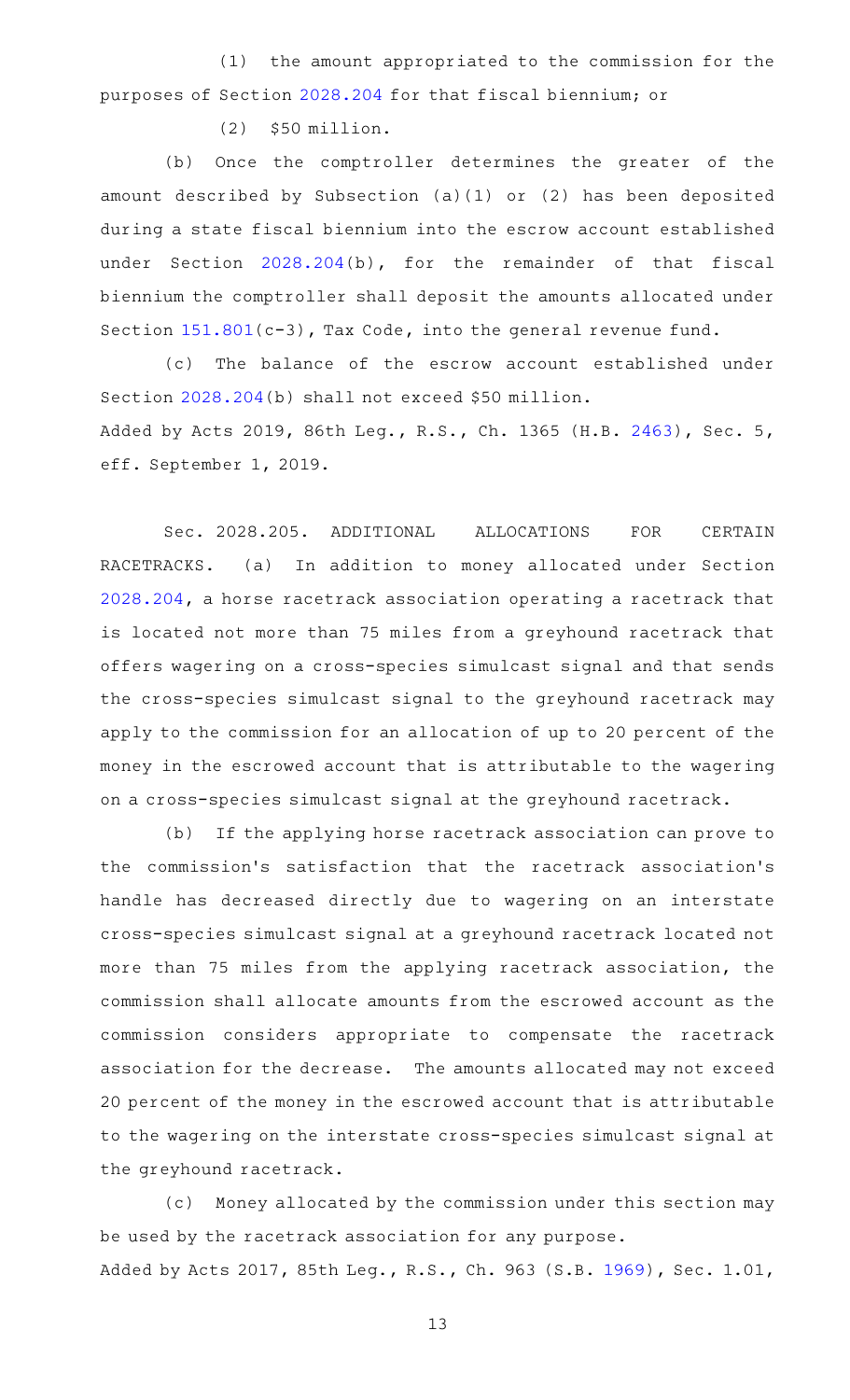eff. April 1, 2019.

Amended by:

Acts 2019, 86th Leg., R.S., Ch. 1365 (H.B. [2463](http://www.legis.state.tx.us/tlodocs/86R/billtext/html/HB02463F.HTM)), Sec. 6, eff. September 1, 2019.

Sec. 2028.206. HOST FEE. A racetrack association conducting a live race that is being simulcast may charge the receiving racetrack a host fee in addition to the amounts described in this subchapter.

Added by Acts 2017, 85th Leg., R.S., Ch. 963 (S.B. [1969](http://www.legis.state.tx.us/tlodocs/85R/billtext/html/SB01969F.HTM)), Sec. 1.01, eff. April 1, 2019.

## SUBCHAPTER F. COUNTY AND MUNICIPAL FEES

Sec. 2028.251. ADMISSION FEES AUTHORIZED. (a) A commissioners court may collect a fee not to exceed 15 cents as an admission fee to a racetrack located in the county.

(b) If the racetrack is located in a municipality, the governing body of the municipality may collect a fee not to exceed 15 cents as an admission fee to the racetrack.

(c) If the racetrack is not located in a municipality, the commissioners court may collect an additional fee not to exceed 15 cents as an admission fee to a racetrack located in the county for allocation among the municipalities in the county.

(d) If the racetrack is not located in a municipality, the commissioners court on request of the governing bodies of a majority of the municipalities in the county shall collect the additional fee. Allocation of the fees must be based on the population of the municipalities in the county.

Added by Acts 2017, 85th Leg., R.S., Ch. 963 (S.B. [1969](http://www.legis.state.tx.us/tlodocs/85R/billtext/html/SB01969F.HTM)), Sec. 1.01, eff. April 1, 2019.

Sec. 2028.252. ADDITIONAL FEES FOR CERTAIN COUNTIES. If the racetrack is a class 1 racetrack, the commissioners court of each county with a population of not less than 1.3 million adjacent to the county in which the racetrack is located may each collect fees equal to the fees authorized by Section [2028.251.](http://www.statutes.legis.state.tx.us/GetStatute.aspx?Code=OC&Value=2028.251)